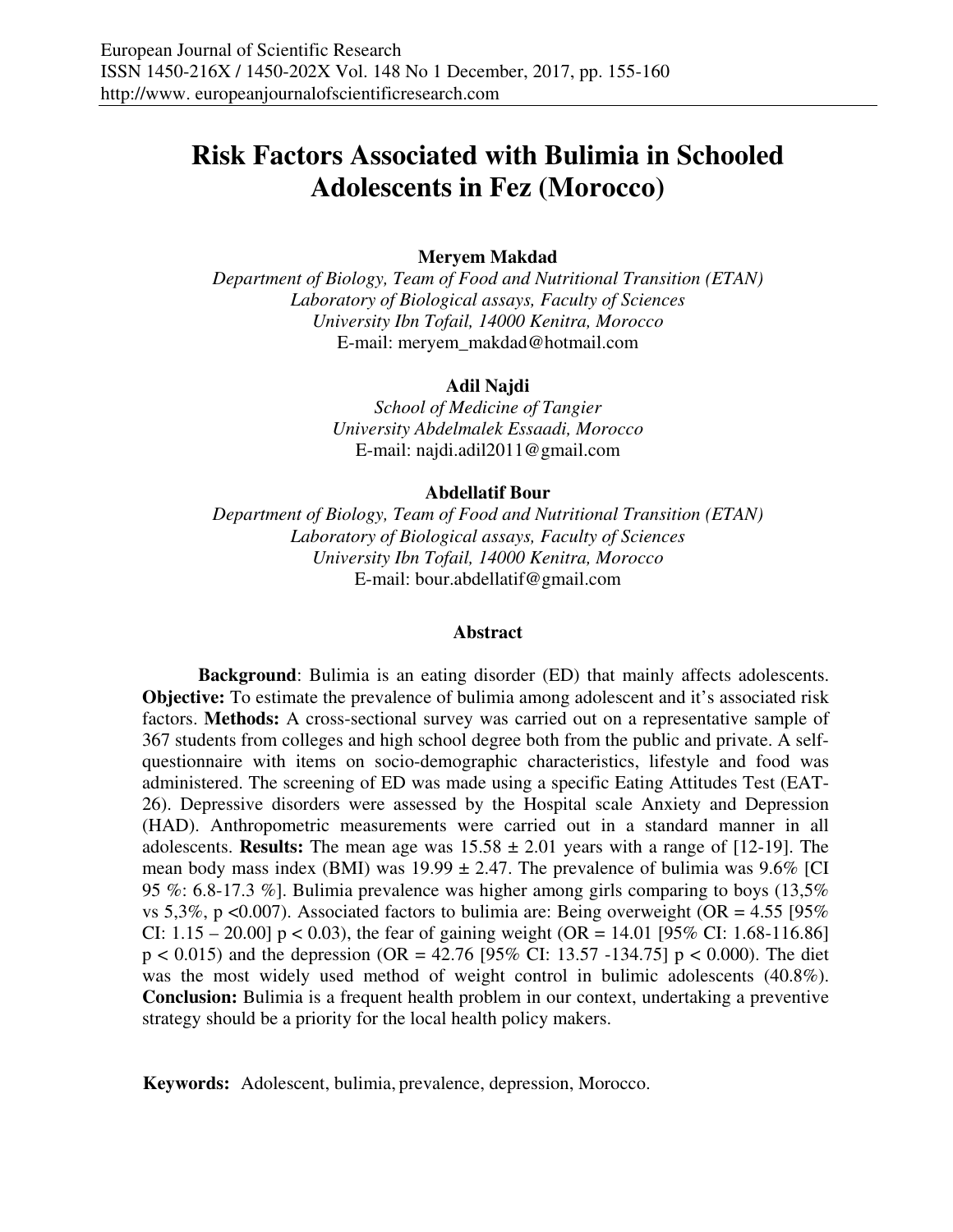# **Introduction**

Adolescence is triggered by puberty and considered a time of great changes mainly biological, psychological, cognitive and social. It is the main window of vulnerability for the onset of eating disorders such as bulimia.

Russell was the first to describe the "bulimia" in 1979, portraying it as a variant of the anorexia (Russell, 1979). In 1980, "bulimia" for the first time entered the DSM III as an independent diagnosis (American Psychiatric Association, 1980).

Bulimia is an eating disorder characterized by recurrent binge eating, compensatory behaviors aimed at reducing weight or weight gain, and obsessive preoccupation with body weight and shape (Timothy and Brewerton, 2002). During the binge cycle, individuals feel a loss of control over the rate and amount of food they are eating, and they consume a significantly larger amount of food than the average in a short period of time. The binges are thought to be instinctual and compulsive, and they typically trigger anxious feelings. As a result, there is a need to engage in drastic measures to remove the calories ingested. Such compensatory behaviors may include excessive exercising, self-induced vomiting, misuse of laxatives and/or diuretics, or fasting (American Psychiatric Association, 2013; Wattam et al., 2014).

The objective of our study was to estimate the prevalence of bulimia among adolescent in our region and to evaluate the risk factors associated with this disorder.

# **Materials and Methods**

- **1. Study design and subjects:** This is a descriptive cross-sectional survey carried out during three months in 2015 on a random sample of 367 students of private and public secondary schools and colleges located in the city of Fez.
- **2. Variables and data collection** 
	- **The questionnaire:** A self-administered questionnaire was distributed to the study subjects in order to collect information on socio-demographic characteristics (gender, age, socioeconomic level, etc.), lifestyle and dietary habits (frequency of diets, purge, vomiting, Alcohol, nature of food consumed, snacks, etc.).
	- **Eating Attitudes Test:** The EAT-26 scale is a questionnaire includes 26-items allowing to evaluate symptomatology and The characteristic concerns of the eating disorders (ED) developed in 1982 by Garner et al, and validated in French (Leichner et al., 1994). Each participant responded to the 26 items by a scale ranging from 1 (always) to 6 (never), a total score obtained greater than or equal to 20 indicating eating disorders.
	- **Hospital Anxiety and Depression scale (HAD):** The HAD scale is an instrument used to screen anxiety and depressive disorders. It includes 14 items rated from 0 to 3. Seven questions relate to anxiety (total A) and seven others to the depressive dimension (total D), allowing thus obtaining two scores (maximum score of each score  $= 21$ ). To detect anxiety and depressive symptoms, the following interpretation can be proposed for each of the scores (A and D):
		- 7 or less: absence of symptomatology.
		- $\blacksquare$  8 to 10: suspicious symptomatology.
		- <sup>11</sup> and more: symptomatology certain (Zigmond and Snaith, 1983) and validated in French (Lépine et al., 1985).
	- **Anthropometric parameters:** The anthropometric measurements were carried out in a standard manner at the same time as the questionnaire administration. The weight of the students (in kg) was evaluated using a SECA brand mechanical scale with an accuracy of 0.5 Kg. The size (in meters) was measured using a measuring rod Duralumin wall of brand SECA. These measurements were performed on barefoot and slightly dressed adolescents. From these measurements was calculated the body mass index (BMI).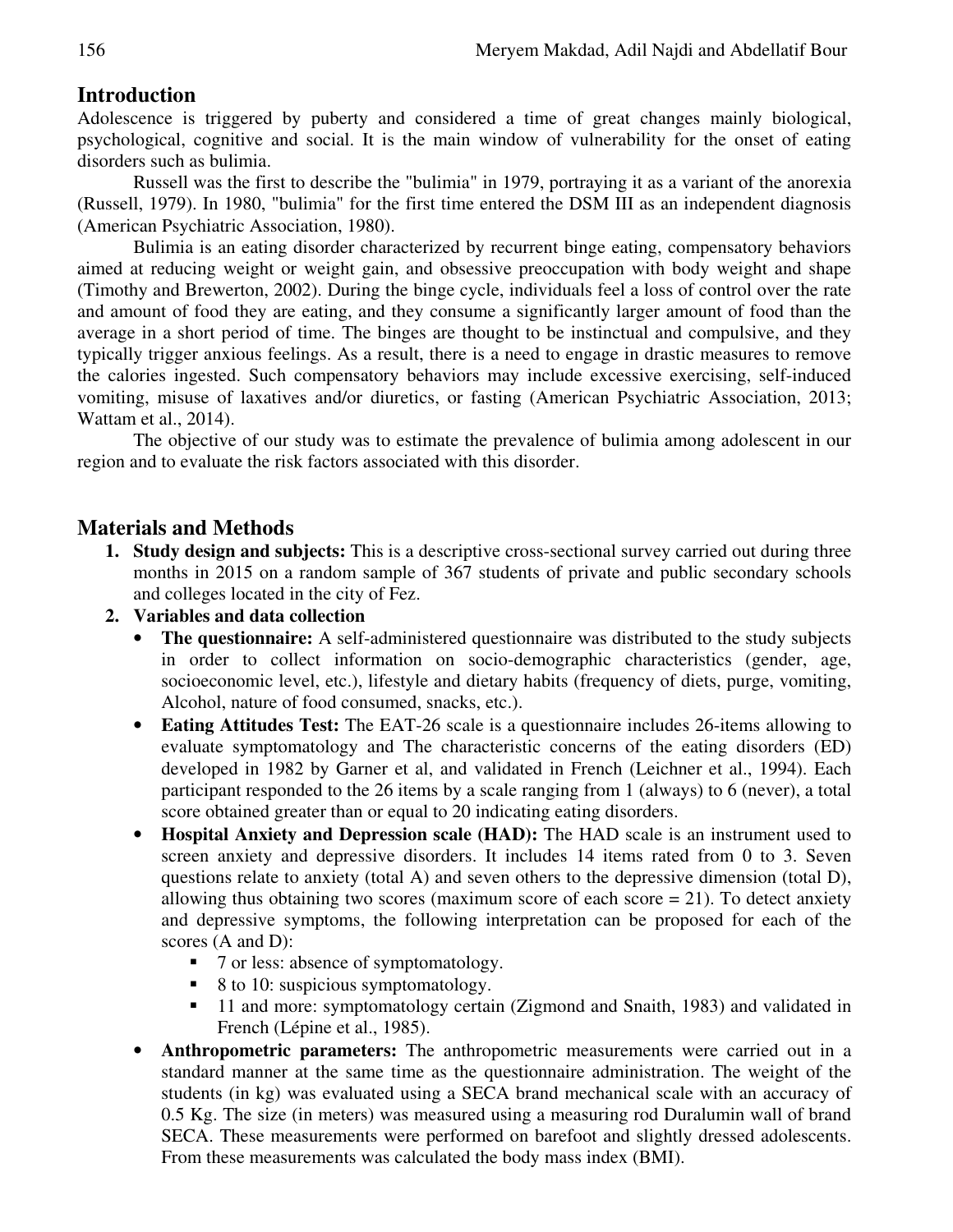- **3. Organizational and ethical aspects:** After obtaining the authorization of the school responsible and the local academy of education, as well as the oral consent of the study participants, who were invited to complete to the questionnaire individually and in an anonymous way by explaining to them how to fill it.
- **4. Statistical analysis:** The data collected was entered using the Excel tool and analyzed using the SPSS version 20 software. The quantitative variables were expressed in average and standard deviations, the qualitative variables in percentages. The comparison between the qualitative variables performed using the chi-square test. Binary logistic regression was used for multivariate analysis. The significance threshold was set at  $p < 0.05$ .

# **Results**

An overall of 367 students were included in the survey, including 189 girls (51.5%) and 178 boys (48.5%). The mean age was  $15.58 \pm 2.01$  years with a range of [12-19]. The mean body mass index (BMI) was  $19.99 \pm 2.47$ . The majority of the adolescents (91.1%) come from nuclear families and lives with their two biological parents. The HAD scale mean score was  $8.005 \pm 3.473$ .

## **Prevalence of Bulimia and Associated Factors**

The overall bulimia prevalence was estimated at 9.6% [95% CI: 1.2-6.1%]. In univariate analysis, the factors statistically associated with bulimia were gender ( $p \le 0.01$ ), BMI ( $p \le 0.001$ ), weight perception (p <0.01), perception of body image (p <0.001), and depression (p <0.007). Univariate analysis data are presented in Table 1.

|                                              | <b>Bulimic</b> |                  | Not bulimic |      |           |
|----------------------------------------------|----------------|------------------|-------------|------|-----------|
|                                              | $\mathbf N$    | $\%$             | N           | $\%$ | ${\bf P}$ |
| Sexe $(n=354)$                               |                |                  |             |      |           |
| <b>Boy</b>                                   | 9              | 5.3              | 160         | 94.7 | 0.007     |
| Girl                                         | 25             | 13.5             | 160         | 86.5 |           |
| Matrimonial situation of the parents (n=346) |                |                  |             |      |           |
| Married                                      | 24             | 7.6              | 291         | 92.4 | 0.122     |
| Divorced                                     | 1              | 8.3              | 11          | 91.7 |           |
| Widowed                                      | 4              | 21.1             | 15          | 78.9 |           |
| Socio-economic level (n=346)                 |                |                  |             |      |           |
| High                                         | 3              | 5.3              | 54          | 94.7 | 0.529     |
| Medium                                       | 15             | 10               | 135         | 90   |           |
| Low                                          | 11             | 7.9              | 128         | 92.1 |           |
| $BMI (n=354)$                                |                |                  |             |      |           |
| Thin                                         | 7              | 9                | 71          | 91   | 0.000     |
| Normal                                       | 21             | 8                | 241         | 92   |           |
| Overweight                                   | 6              | 42.9             | 8           | 57.1 |           |
| Perception of weight(n=345)                  |                |                  |             |      |           |
| Fear of gaining weight                       | 12             | 9.1              | 120         | 90.9 | 0.003     |
| Desire to lose weight                        | 20             | 16.1             | 104         | 83.9 |           |
| Desire to gain weight                        | $\mathfrak{D}$ | 2.2              | 87          | 97.8 |           |
| Perception of body image(n=345)              |                |                  |             |      |           |
| To be big                                    | 13             | 18.6             | 57          | 81.4 | 0.001     |
| Normal                                       | 16             | 6.7              | 224         | 93.3 |           |
| Thin                                         | $\overline{0}$ | $\boldsymbol{0}$ | 35          | 97.2 |           |
| Depression(n=354)                            |                |                  |             |      |           |
| Absence of symptomatology                    | 6              | 3.9              | 147         | 96.1 | 0.000     |
| Suspicious symptomatology                    | 5              | 3.1              | 157         | 96.9 |           |
| Symptomatology certain                       | 23             | 59               | 16          | 41   |           |

**Table 1:** Factors associated with bulimia in schooled adolescents: Univariate analysis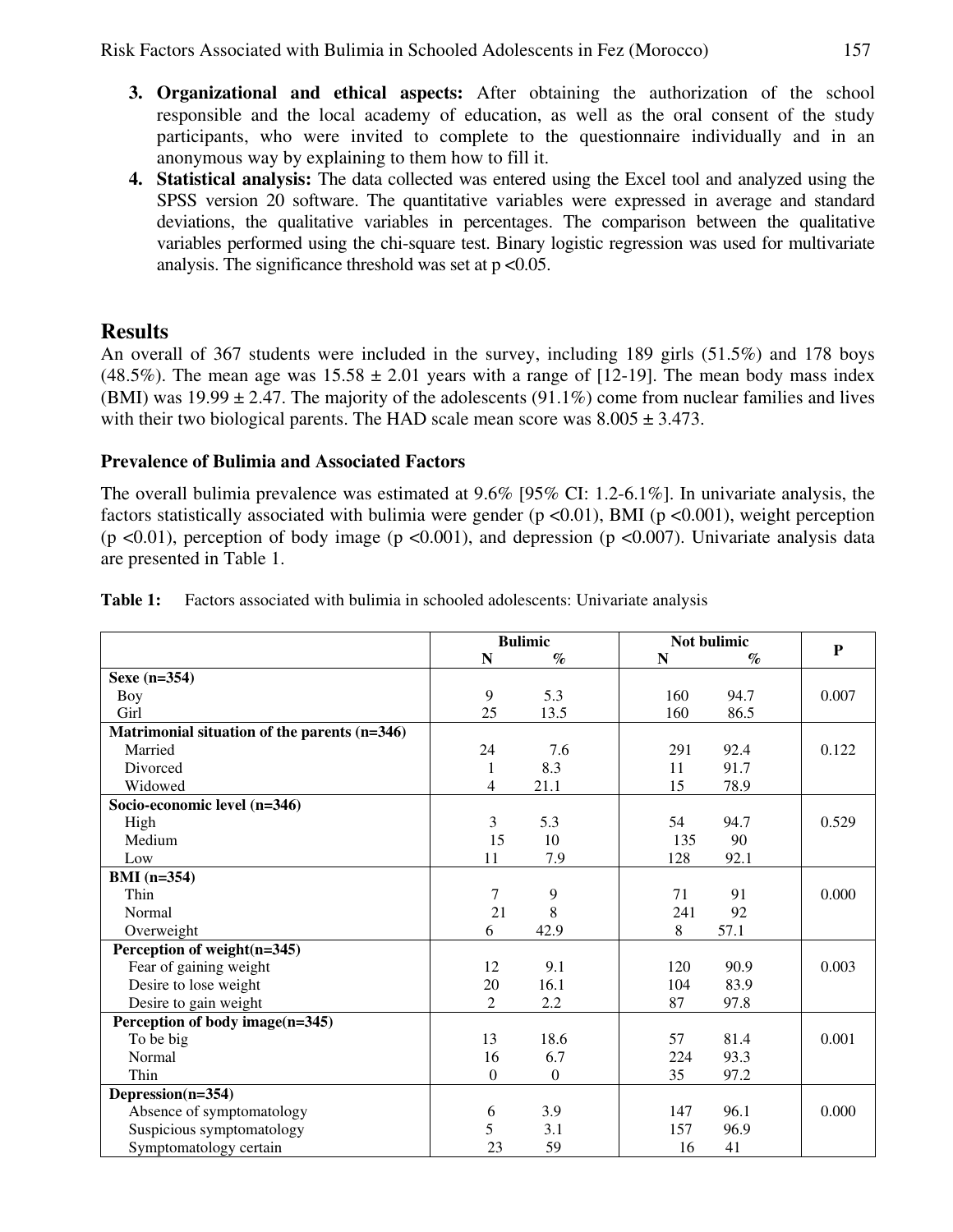### **Multivariate Analysis of Factors Associated with Bulimia**

After multivariate logistic regression, the following factors remained significantly associated with bulimia: the overweight (OR = 4.55 [95% CI: 1.15 – 20.00] p<0.03), the fear of gaining weight (OR = 14.01 [95% CI: 1.68-116.86] p<0.015) and the depression (OR= 42.76 [95% CI: 13.57 -134.75] p<0.000). Multivariate analysis results are shown in Table 2.

**Table 2:** Correlates of Bulimia in Moroccan adolescent: result of a Multivariate analysis using binary logistic regression

| <b>Explanatory Factors</b> | OR adjusted | 95% CI          |        |
|----------------------------|-------------|-----------------|--------|
| Overweight                 | 4.55        | $1.15 - 20.00$  | <0.03  |
| Fear of gaining weight     | 14.01       | $1.68 - 116.86$ | <0.015 |
| Depression                 | 42.76       | 13.57–134.75    | <0.000 |

### **Weight Control Strategies**

The diet was the most widely used method of weight control in bulimic adolescents (40.8%). Table 3 illustrates these data.

| Table 3:<br>Prevalence of weight control means in bulimic adolescents |  |
|-----------------------------------------------------------------------|--|
|-----------------------------------------------------------------------|--|

|                       | $\%$ |
|-----------------------|------|
| Diet                  | 40.8 |
| Laxatives             | 11.1 |
| Diuretics             | 14.8 |
| Appetite suppressants | 14.8 |
| Vomiting              | 18.5 |

### **Discussion**

The objective of this study was to estimate the prevalence of bulimia and to highlight the link with weight and body image dissatisfaction as well as depression in the appearance of this disorder in schooled adolescents in city of Fez.

The prevalence of bulimia is difficult to estimate against the big disparity of results. In our study, the prevalence of bulimia was 9.6% [95% CI: 1.2-6.1%], this prevalence was higher among girls comparing to boys. An Australian study conducted on 1943 adolescents reported a prevalence rate of 3.7 % with bulimia (Patton et al., 2008). However, another study in Spain found a prevalence of bulimia of 17.2% (Laporta-Herrero et al., 2016). In France, a study carried out on 328 adolescents of an age comparable to that of our sample (from 12 to 19 years old) leads to an estimation of 1 % with bulimia (Ledoux et al., 1991). In Morocco, Gazal.al (2001) found prevalence of 0.8 % bulimia with alone case of men within a population of 2044 among the high school students. This variability in prevalence may be justified by the uses of different screening strategies, sample size and cultural and societal differences.

Concerning the marital status and socioeconomic level of students, the results of our study did not show a statistically significant relationship between bulimia and these variables, these findings match were consistent with previous studies who found that bulimia was frequent at the adolescents pertaining to a lower or middle socioeconomic status (Gross and Rosen, 1988; Warheit et al., 1993). However, other studies revealed that the bulimia was significantly related to a high socioeconomic status (Timmerman et al., 1990; Szweda and Thorne, 2002).The psychosocial factors behind this phenomenon are to be explored. Also, compiling evidences from more studies is needed in order to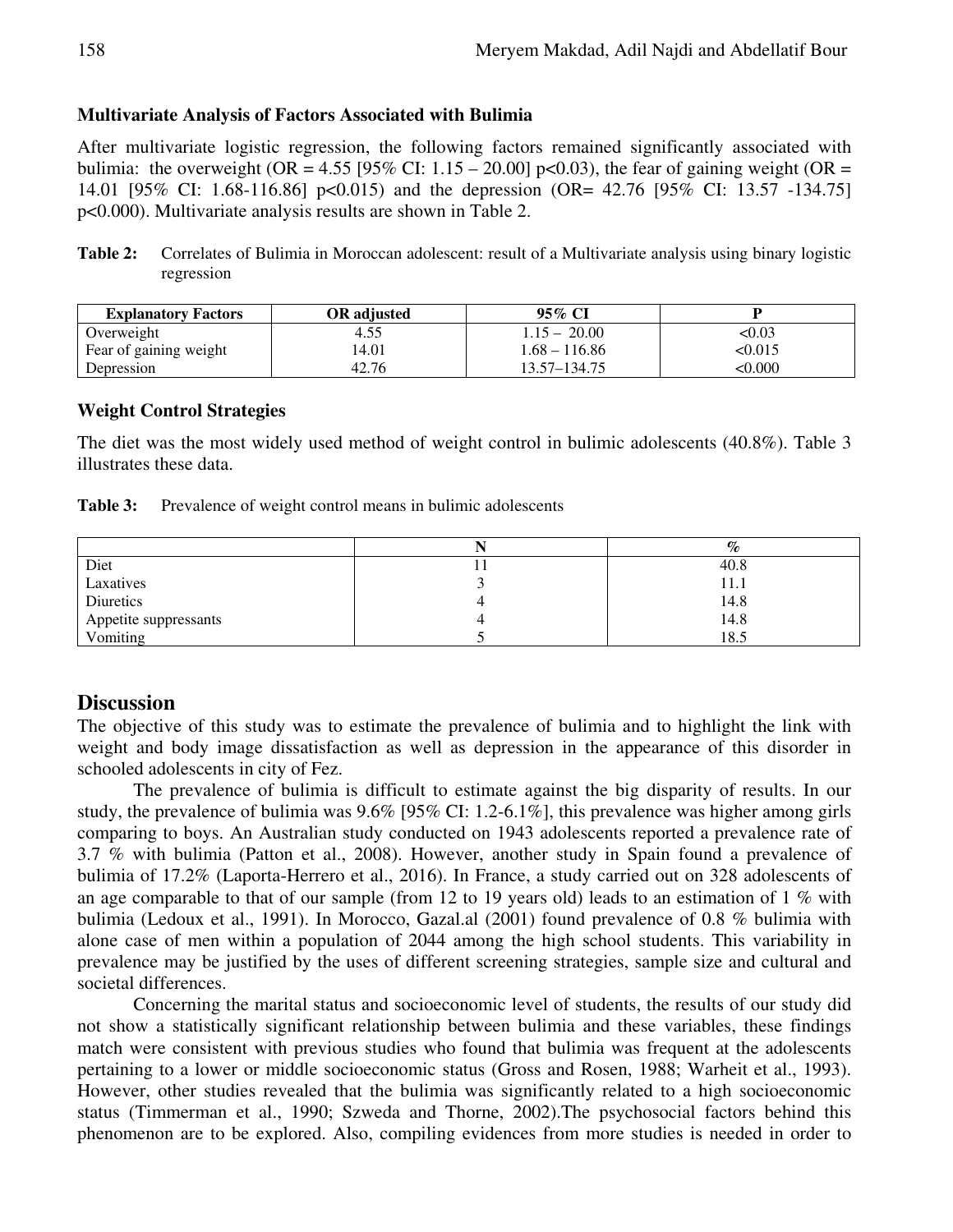understand whether or not the association between bulimia and high socioeconomic level of life is a constant phenomenon regardless of culture and context differences.

In our study, a statistically significant association was found between BMI, weight perception and body image, depression and bulimia. This finding corroborates with those reported in the literature (Altabe and Thompson, 1992; Steiger et al., 1992; Mora-Giral et al., 2004; Abebe et al., 2011). This suggests that bulimics feel a fear of gaining weight and a negative view of their body image, it has a direct impact on their development and normal well-being. Bruch (1973) considered that it is impossible to cure a person with ED as long as the way she perceives her body is not changed.

The use of means to control weight in bulimic adolescents was quite common in our study (79.4%). Ghazal et al (2001) found a frequency in high school students, estimated at 52.9%. A survey conducted in France among 795 young people, showed that 18% of girls had fasting behaviors, 4% of boys and 11% of girls had vomiting and abuse of laxatives or diuretics (Ledoux et al., 1991). In our study diet is the strategy most used by bulimic adolescents in order to lose weight or prevent weight gain, while the use of (laxatives, appetite suppressants, diuretics, vomiting) was limited. These results are consistent with those reported by other authors (Ledoux et al., 1991; Yves Simon and François Nef, 2004; Herpertz-Dahlmann, 2009).

Our study has certain limitations, especially related to representativeness; in fact, adolescents in rural areas have not been included. However, we think that the urban was well represented by the random mode of sampling and stratification on gender and the social level represented by the public and private study sectors. Data collection using questionnaire also entails a risk of error concerning the accuracy of the latter, but the anonymity and the consent of the adolescents make us rather confident with regard to the accuracy of our results. The goal of the study is original because the topic approached in this paper is still vague and related data are lacking in our context; studies investigating this issue are few in fact. Morocco is currently experienced a food transition characterized by unhealthy change in the food behavior of people (El Rhazi et al., 2012) and special focus should be done towards adolescent health.

### **Conclusion**

The results of this study highlight the important rate of bulimia in schooled adolescents in the city of Fez. The study revealed that dissatisfaction with weight and appearances as well as depression are risk factors associated with bulimia. The consequences of this pathology would constitute very probably a problem of public health in Morocco. A good understanding of this pathology and its determinants associated with systematic screening would be an effective way of prevention in our context.

## **References**

- [1] American Psychiatric Association, 1980. Diagnostic and statistical manual of mental disorders (3rd ed.). Washington, DC: APA Press.
- [2] American Psychiatric Association, 2013. Diagnostic and statistical manual of mental disorders (5th ed.). Washington, DC: APA Press.
- [3] Altabe, M., Thompson, J.K., 1992. Size estimation versus figural ratings of body image disturbance: Relation to body dissatisfaction and eating dysfunction. International Journal of Eating Disorders 11, pp. 397-402.
- [4] Brewerton, T. D., 2002. Bulimia in children and adolescents. Child and Adolescent Psychiatric Clinics of North America 11, pp. 237– 256.
- [5] Bruch, H., 1973. Eating Disorders: Obesity, Anorexia Nervosa and the Person Within. Basic Books, New York.